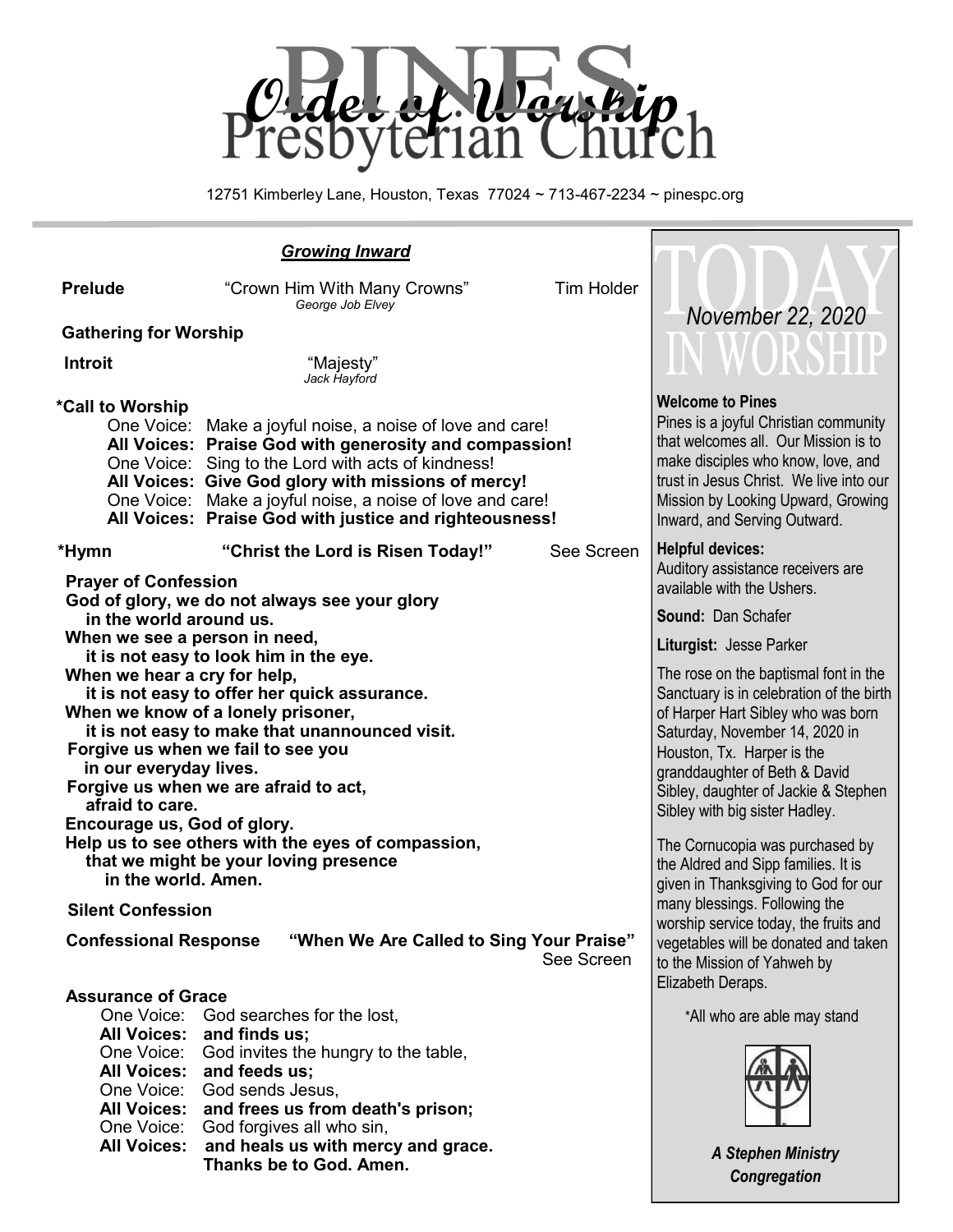#### **Children's Message**

 **Jesus Loves Me! This I know, For the Bible tells me so; Little ones to Him belong; They are weak, but he is strong. Yes, Jesus loves me! Yes, Jesus loves me! Yes, Jesus loves me! The Bible tells me so.** 

#### *Looking Upward*

| <b>First Reading</b>                                                                                                                                                                                                                                             |                                                                                                                                                                                                                                                   | Ezekiel 34:11-16, 20-24 |  |  |  |  |  |
|------------------------------------------------------------------------------------------------------------------------------------------------------------------------------------------------------------------------------------------------------------------|---------------------------------------------------------------------------------------------------------------------------------------------------------------------------------------------------------------------------------------------------|-------------------------|--|--|--|--|--|
| <b>Anthem</b>                                                                                                                                                                                                                                                    | "Why Me, Lord"<br>Kris Kristofferson                                                                                                                                                                                                              | <b>Walter Penberthy</b> |  |  |  |  |  |
| <b>Second Reading</b>                                                                                                                                                                                                                                            |                                                                                                                                                                                                                                                   | Matthew 25:31-46        |  |  |  |  |  |
| <b>Sermon</b>                                                                                                                                                                                                                                                    | "Holiday Preparations"                                                                                                                                                                                                                            | Rev. Andy Gans          |  |  |  |  |  |
| *Hymn                                                                                                                                                                                                                                                            | "Open My Eyes, That I Might See"                                                                                                                                                                                                                  | See Screen              |  |  |  |  |  |
|                                                                                                                                                                                                                                                                  | <b>Serving Outward</b>                                                                                                                                                                                                                            |                         |  |  |  |  |  |
| *Saying What We Believe                                                                                                                                                                                                                                          |                                                                                                                                                                                                                                                   |                         |  |  |  |  |  |
|                                                                                                                                                                                                                                                                  | One Voice: In forming his people and sending them into the world<br>Jesus called individuals to be disciples.<br>They were to share the joy of his companionship,<br>to understand and obey his teachings<br>and to follow him in life and death. |                         |  |  |  |  |  |
|                                                                                                                                                                                                                                                                  | All Voices: We believe Jesus calls people today<br>to be his disciples,<br>putting life in the presence of God<br>above the interests of self, family, race, or nation.                                                                           |                         |  |  |  |  |  |
| One Voice: Life in God's presence must issue in life for others.<br>All Voices: As a community of disciples,<br>God calls the church<br>to proclaim the good news of the kingdom,<br>to strive for justice,<br>to exercise compassion,<br>and to work for peace. |                                                                                                                                                                                                                                                   |                         |  |  |  |  |  |
| *Gloria Patri                                                                                                                                                                                                                                                    |                                                                                                                                                                                                                                                   |                         |  |  |  |  |  |
|                                                                                                                                                                                                                                                                  | Glory be to the Father, and to the Son, and to the Holy Ghost;<br>As it was in the beginning, is now and ever shall be, world without end.<br>Amen. Amen.                                                                                         |                         |  |  |  |  |  |
|                                                                                                                                                                                                                                                                  | Prayers of the People and the Lord's Prayer                                                                                                                                                                                                       |                         |  |  |  |  |  |
| <b>Hymn</b>                                                                                                                                                                                                                                                      | "For the Beauty of the Earth"                                                                                                                                                                                                                     | See Screen              |  |  |  |  |  |
| *Charge and Benediction                                                                                                                                                                                                                                          |                                                                                                                                                                                                                                                   |                         |  |  |  |  |  |
| *Benediction Response                                                                                                                                                                                                                                            | "Surely It Is God"                                                                                                                                                                                                                                | See Screen              |  |  |  |  |  |
| *Sending Out The Light of Christ                                                                                                                                                                                                                                 |                                                                                                                                                                                                                                                   |                         |  |  |  |  |  |
| *Postlude                                                                                                                                                                                                                                                        | "All Hail the Power of Jesus' Name"<br>Oliver Holden                                                                                                                                                                                              |                         |  |  |  |  |  |
| Words printed by permission CCLI 998238                                                                                                                                                                                                                          | Portions of our liturgy are from The Abingdon Worship Annual 2020.<br>Copyright © 2019 by Abingdon Press. Used by permission.                                                                                                                     |                         |  |  |  |  |  |

**The Lord's Prayer**

Our Father, who art in heaven, hallowed be thy name. Thy kingdom come, thy will be done, on earth as it is in heaven. Give us this day our daily bread; and forgive us our debts, as we forgive our debtors; and lead us not into temptation, but deliver us from evil. For thine is the kingdom and the power and the glory, forever. Amen.

 $\overline{\phantom{a}}$  ,  $\overline{\phantom{a}}$  ,  $\overline{\phantom{a}}$  ,  $\overline{\phantom{a}}$  ,  $\overline{\phantom{a}}$  ,  $\overline{\phantom{a}}$  ,  $\overline{\phantom{a}}$  ,  $\overline{\phantom{a}}$  ,  $\overline{\phantom{a}}$  ,  $\overline{\phantom{a}}$  ,  $\overline{\phantom{a}}$  ,  $\overline{\phantom{a}}$  ,  $\overline{\phantom{a}}$  ,  $\overline{\phantom{a}}$  ,  $\overline{\phantom{a}}$  ,  $\overline{\phantom{a}}$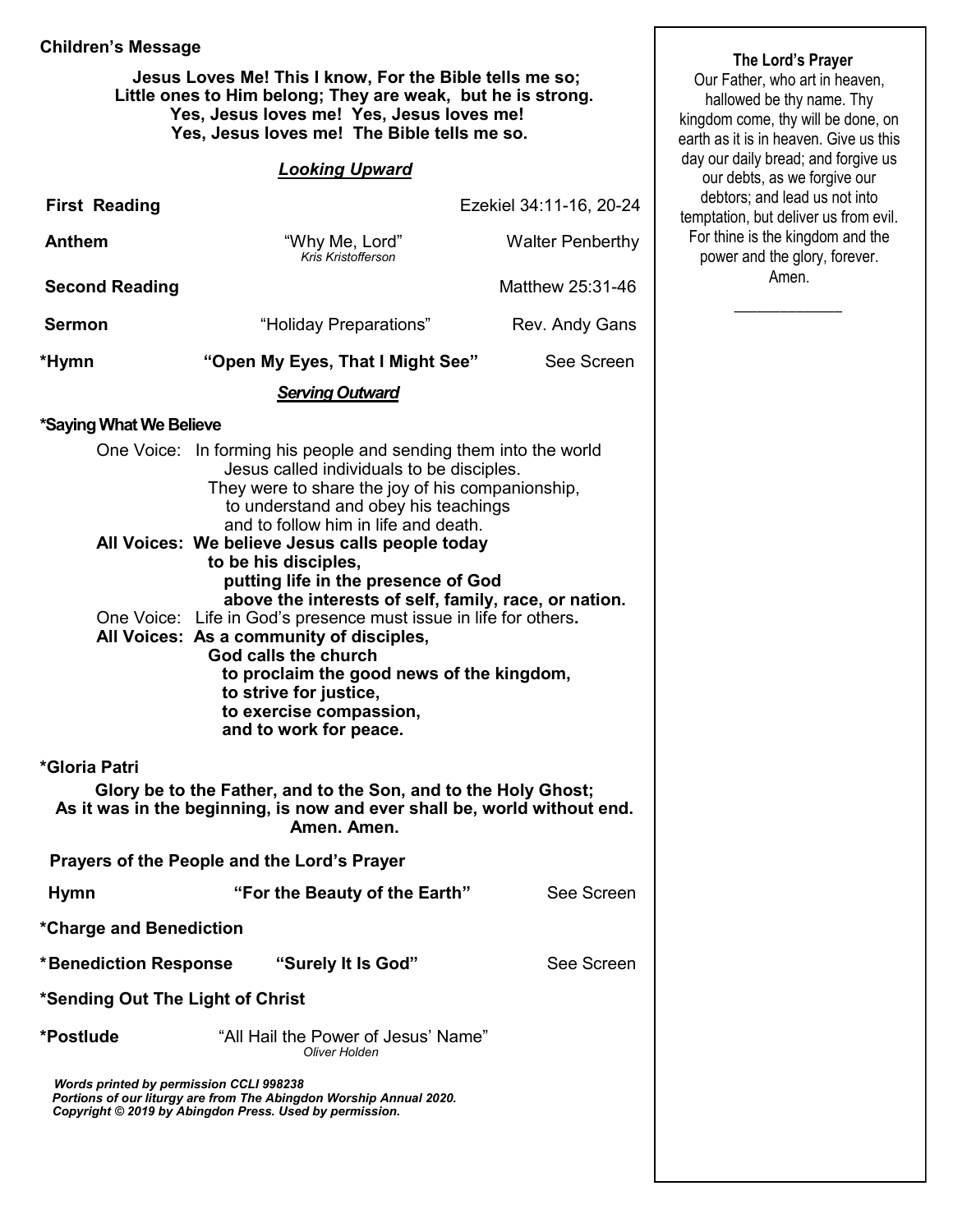# *Calendar for the Week of November 22, 2020*

| Today     |           | p.m. 5:00<br>8:00 | In Car-Nation WorshipBack Parking Lot              |          |
|-----------|-----------|-------------------|----------------------------------------------------|----------|
| Monday    |           | a.m. 10:00        |                                                    |          |
| Tuesday   | a.m.      | 7:00              |                                                    |          |
| Wednesday |           | p.m. 8:00         |                                                    |          |
| Thursday  |           | a.m./p.m.         |                                                    |          |
| Friday    | a.m./p.m. |                   |                                                    |          |
| Saturday  | a.m.      | 9:00              |                                                    |          |
| Sunday    | a.m       | 9:00              |                                                    |          |
|           |           | 9:15              |                                                    |          |
|           |           | 9:15              |                                                    |          |
|           |           | 9:15              | Youth Sunday SchoolHigh School Room                |          |
|           |           | 10:45             | Worship ServiceSanctuary/Live Streaming on Web and |          |
|           |           |                   |                                                    | Facebook |
|           | p.m.      | 4:30              |                                                    |          |
|           |           | 8:00              |                                                    |          |

#### **SERMON NOTES**

 $\lbrack \odot \rbrack$ 

**Instagram.com/pineshouston**

**Get the latest announcements and reminders right before events happen. Find us here: https://twitter.com/HoustonPines.** 

 **Find us on Facebook www.facebook.comPinesPresbyterian Church-1425251917704955/**

 **The newsletter is available in the Narthex for those unable to access it online.**